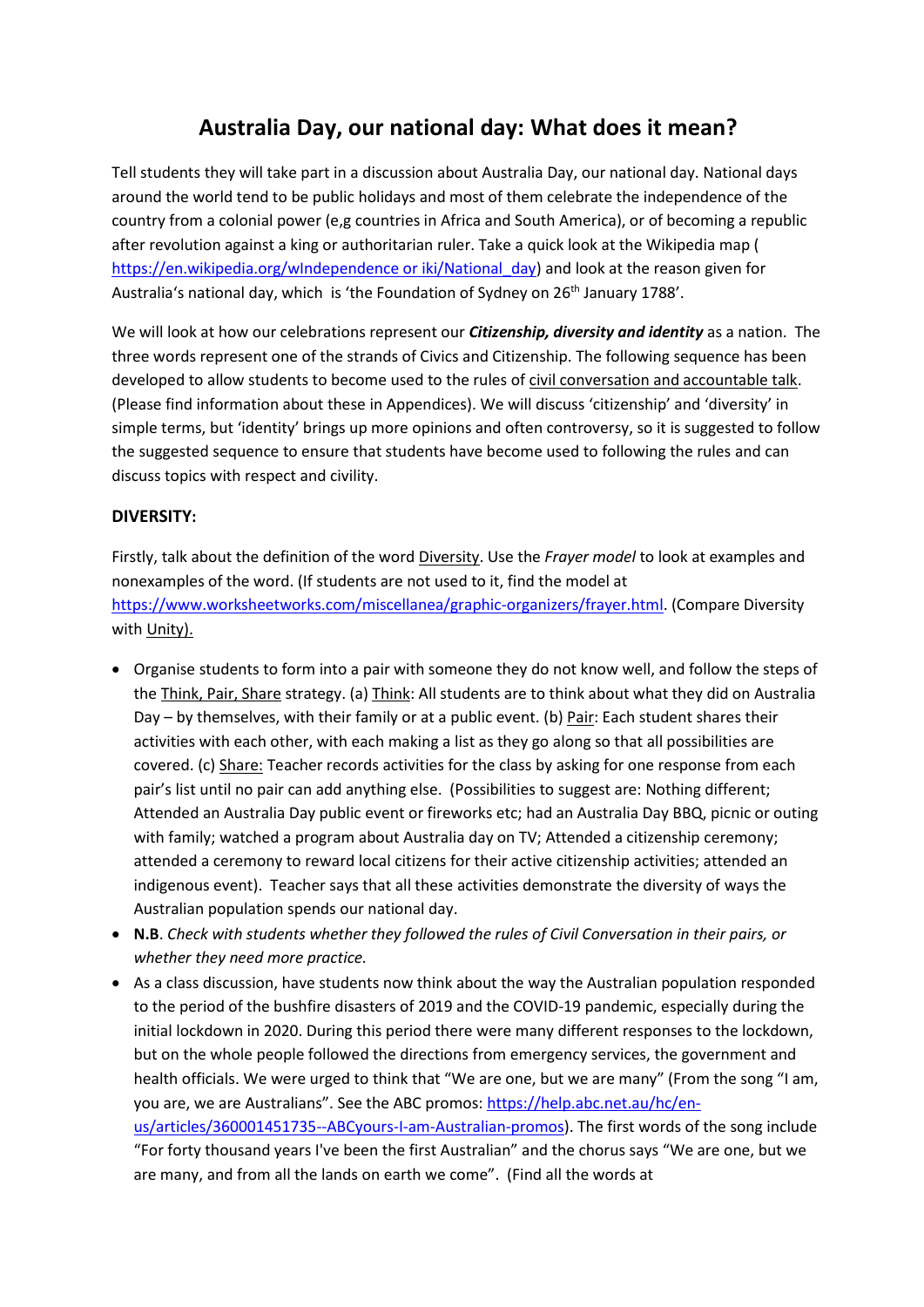[https://www.lyrics.com/lyric/4901091/The+Seekers/I+Am+Australian\)](https://www.lyrics.com/lyric/4901091/The+Seekers/I+Am+Australian). What do students think this says about the Australian people? Explain the accountable talk rules, and ask students to try to use them in this discussion. (N.B. *It is possible that this information may encourage racial or cultural references that can be discouraged through the use of the rules, making people justify their statements*).

 Taking it Further: Australia is known as being the most successful multicultural nation in the world. We are a nation of people from diverse cultural backgrounds, and maybe that is reflected in your class or school. To find evidence of this, look at Australian Bureau of Statistics resources at <https://www.abs.gov.au/statistics/people/population/migration-australia/latest-release> and scroll down to *Table 1.2 Australia's population by country of birth, 2019 (a)*, to look the Australian-born population and the country of birth of recent migrants. Also, remind students that the Aboriginal and Torres Strait Islander communities are also very diverse. At the time of European settlement, there were over 500 different indigenous First Nations, all with different languages and cultural behaviours because they lived in different environments. See the map at

<https://mgnsw.org.au/sector/aboriginal/aboriginal-language-map/>. N.B.*Are there more examples of diversity to add to the Frayer Model, if you used it?*

 *N.B. Check with students whether they though they and others followed the rules of Civil Conversation and Accountable Talk in this discussion, or whether they need more practice. There will be opportunities for more practice of accountable talk later).* 

### **CITIZENSHIP:**

There are two important events that happen only on Australia Day each year. (A) Each local area holds a citizenship ceremony on or around Australia Day, where people who were not born in Australia swear a pledge of loyalty to their new country and receive a certificate of citizenship; (B) A televised ceremony rewards the efforts of Australians of the Year for work that they have done for the "common good" of our society – i.e., demonstrating 'good citizenship'.

- *1.* **Citizenship ceremonies** provide an important opportunity to officially welcome new citizens as full members of the Australian community, and to allow them to formally receive full citizenship rights. The pledge takes two forms, but both say "*I pledge my loyalty to Australia and its people, whose democratic beliefs I share, whose rights and liberties I respect, and whose laws I will uphold and obey."* This acknowledges that citizenship provides privileges that non-citizens don't have, but also implies certain responsibilities. Many migrants want to maintain their previous citizenship, and, if so, they are termed "dual citizens". (However, dual citizens cannot stand for election as they must show total loyalty to Australia as members of a government). (See more details about the ceremony at [https://immi.homeaffairs.gov.au/citizenship/ceremony\)](https://immi.homeaffairs.gov.au/citizenship/ceremony)
- 2. Firstly, find out if any students have taken part in a citizenship ceremony. Ask them if they can say what the ceremony meant to their family. Other students need to realise that there are many reasons for migrants to come to Australia, including war, lack of democracy, religious persecution etc in their home country). Next, organise students into different pairs, and this time use Think, Write, Pair, Share strategy. Show students the information on the following page about the *Responsibilities and Privileges* of Australian citizens[: https://immi.homeaffairs.gov.au/citizenship](https://immi.homeaffairs.gov.au/citizenship-subsite/Pages/Learn-about-being-an-Australian.aspx)[subsite/Pages/Learn-about-being-an-Australian.aspx.](https://immi.homeaffairs.gov.au/citizenship-subsite/Pages/Learn-about-being-an-Australian.aspx) This time they Think about any questions they have about the responsibilities and privileges mentioned and why they are important, and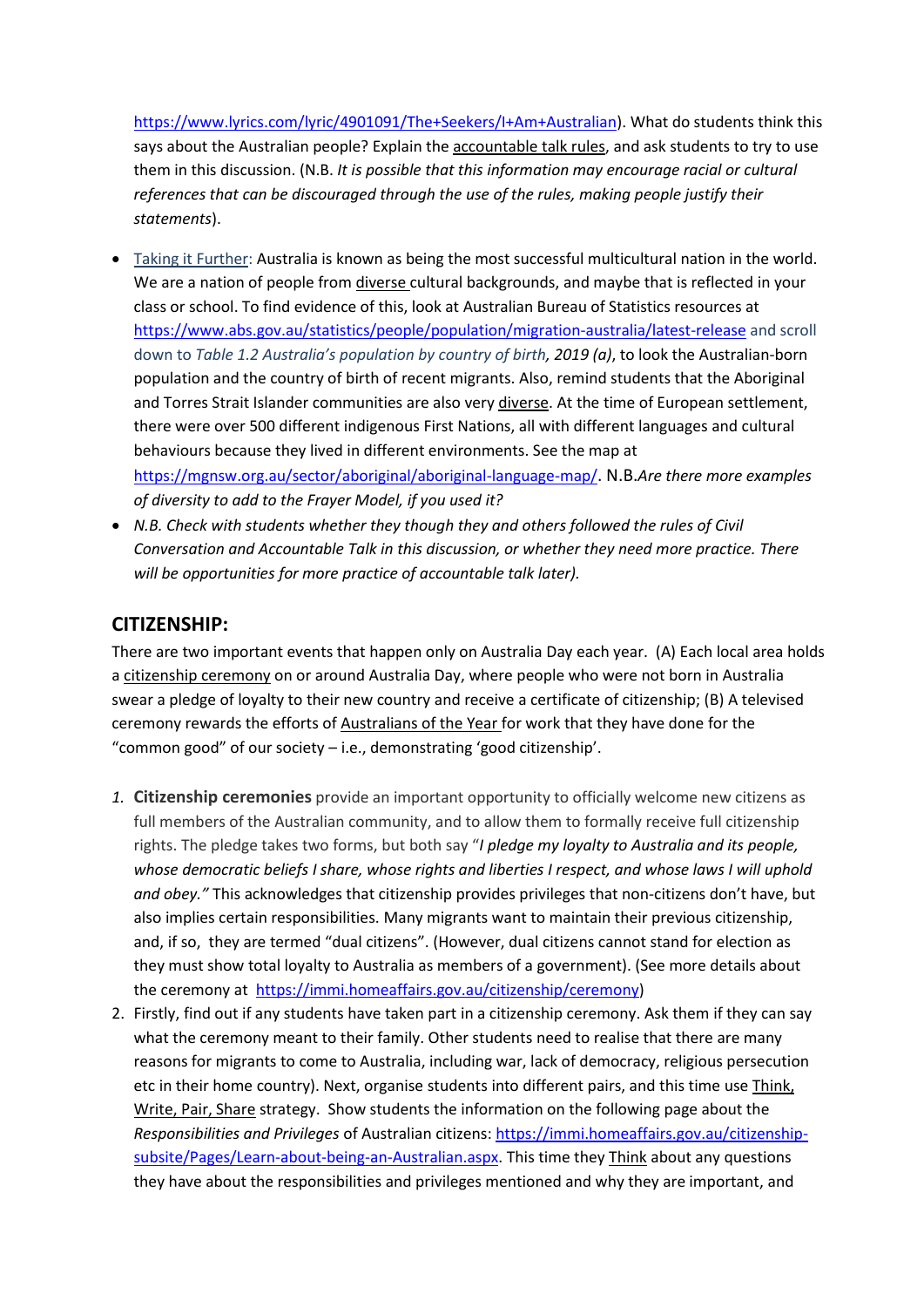Write them down. They then Share their ideas as before, and then the teacher asks all pairs for their ideas. This may lead to a discussion about other responsibilities that they themselves have – at home, in the school and in society - and how fulfilling those responsibilities assists the" common good".

**Australians of the Year -** The Award ceremony will be over by the time school starts, but the people nominated by each state for each section can be seen o[n https://pmc.gov.au/news-](https://pmc.gov.au/news-centre/government/introducing-2021-australians-year)

[centre/government/introducing-2021-australians-year.](https://pmc.gov.au/news-centre/government/introducing-2021-australians-year) The site says that "*Each of the national finalists have been nominated for an Australian of the Year Award by the National Australia Day Council due to their impact and achievement in a range of sectors. These sectors include science and medicine, social and community projects, human rights advocacy, social entrepreneurship, sustainability and contributions to the bushfires and pandemic responses*". There are four categories: Australian of the Year; Senior Australian of the Year; Young Australian of the Year and Australia's Local Hero.

- 1. In each category there are a number of nominations, and they are for their contributions covering a variety of fields. This time we will use the Citizenship Thinking Compass to sort out the fields where people have made contributions. The Compass uses N, S, E and W as organisers, but here they stand for N-Natural (Environment); E – Economic (charity, raising money); S- Social (anything to do with people, including health); and W - Who decides (people advocating the government on the behalf of others in need).
- 2. Take two pairs from the previous exercise to form a group of four. Allocate a category (N,E,S,or W) to each person in each group, and ask them to read all the nominations and note the ones that fit their category. (e.g. all the environmental activities the nominees were involved in).
- 3. Put all Ns together to see if they agree, and similarly for the other categories.
- 4. Each group then tells the rest of the class about the activities for the nominees in their group. (If there are many who are e.g., advocates, simply list the types of people they are advocating for. Some may appear to be founders who raise money for a particular charity, so they could belong to E and/or S.)
- 5. Student reflection: Still in their groups they discuss which things they can do for the good of society in each of the four categories as good citizens at their present age. Discuss each category in turn – e.g. what can we do for the environment as an individual or as a class or school? List the suggestions and see if other groups have had similar thoughts.
- 6. Then each student makes a commitment to the area where they would like to volunteer their services in the future for "the common good".
- 7. Late update! You could also refer to the Prime Minister's wish for January 26 to be *a national day of thanks, calling on citizens to keep making their gratitude known.* See [https://www.couriermail.com.au/news/national/thanksamillion/thanks-a-million-campaign](https://www.couriermail.com.au/news/national/thanksamillion/thanks-a-million-campaign-messages-of-thanks-from-around-australia/news-story/b06bb6e88286771a1f2bc871691a7573)[messages-of-thanks-from-around-australia/news-story/b06bb6e88286771a1f2bc871691a7573.](https://www.couriermail.com.au/news/national/thanksamillion/thanks-a-million-campaign-messages-of-thanks-from-around-australia/news-story/b06bb6e88286771a1f2bc871691a7573)

## **IDENTITY**

At the beginning of every year there is much discussion about the meaning of Australia Day and whether the day should be changed to another date because the  $26<sup>th</sup>$  of January represents the day that Europeans came ashore to set up a colony that resulted in the indigenous population losing their land and much of their culture, and many of them continue to suffer disadvantage in our society.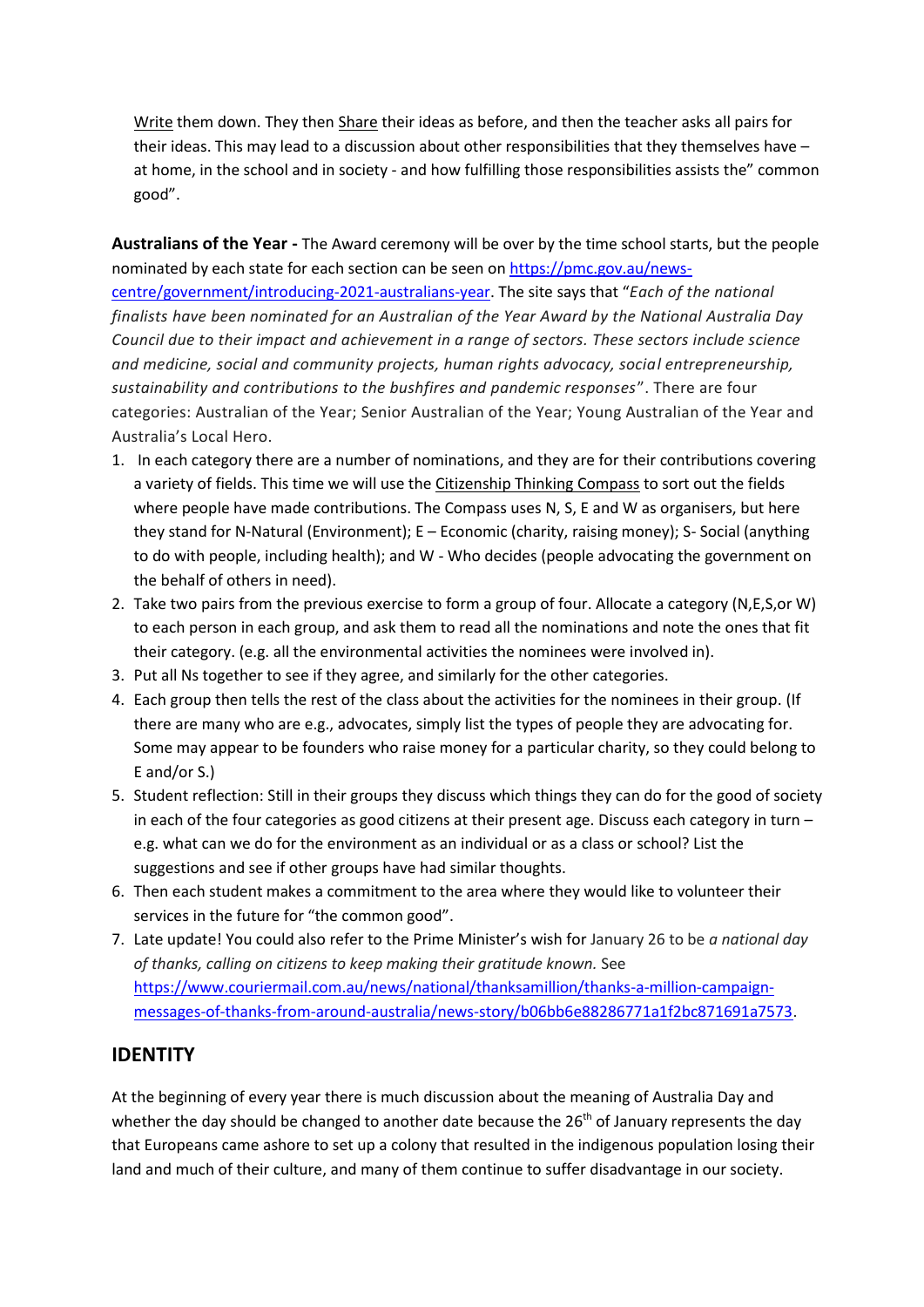A number of recent items have received comment, including the following dot points and articles. Select those that are appropriate to your students' level of understanding and start a class or group discussion that must be **civil and accountable to facts** (refresh from the Appendices if necessary). Each student could read one or two articles and respond to them.

- $\bullet$  The Australian Prime Minister has announced that from January 1st 2021, there will be a change to the words of our national anthem from "young and free" to "one and free". Do students know why the wording was changed? [\(https://www.smh.com.au/politics/federal/not-forever-young-australia](https://www.smh.com.au/politics/federal/not-forever-young-australia-now-a-nation-that-is-one-and-free-20201231-p56r2x.html)[now-a-nation-that-is-one-and-free-20201231-p56r2x.html](https://www.smh.com.au/politics/federal/not-forever-young-australia-now-a-nation-that-is-one-and-free-20201231-p56r2x.html)
- The Big Bash Cricket teams have decided to not use the term Australia Day, and just use "26<sup>th</sup> January" - "to make it more respectful". What would they be concerned about? [\(https://www.abc.net.au/news/2021-01-21/big-bash-league-indigenous-strips-australia](https://www.abc.net.au/news/2021-01-21/big-bash-league-indigenous-strips-australia-day/13077082)[day/13077082\)](https://www.abc.net.au/news/2021-01-21/big-bash-league-indigenous-strips-australia-day/13077082)
- For a background to how long we have actually celebrated this day, find the heading: *What's Australia Day and why do we celebrate it?* on [https://australianstogether.org.au/discover/australian-history/australia-day/.](https://australianstogether.org.au/discover/australian-history/australia-day/) You will discover that it has not been our national day for very long, and before that only celebrated in NSW, and called Foundation Day. Also see the timeline on the site<https://www.australiaday.org.au/about/history/> that shows that Australians were still British subjects up to 1984, though with symbolic citizenship from 1948. It has been specifically celebrated on the 26<sup>th</sup> January only since 1994.
- Aborigines often blame Captain Cook for their troubles and this recently led to cancel culture actions being taken against his statues. But perhaps Cook should be left out of the equation here. He arrived on the east coast in April, this was the Age of Empire and the Age of Exploration, and Europeans knew that the coast of the South Land had been explored by the Dutch and the French were interested, so it was inevitable that someone would arrive. Stan Grant has proposed the idea of "*The view from the ship and the view from the shore*"

[\(https://www.smh.com.au/national/between-the-ship-and-the-shore-the-captain-james-cook-i](https://www.smh.com.au/national/between-the-ship-and-the-shore-the-captain-james-cook-i-know-20200427-p54ni3.html)[know-20200427-p54ni3.html\)](https://www.smh.com.au/national/between-the-ship-and-the-shore-the-captain-james-cook-i-know-20200427-p54ni3.html). Perhaps this can be a basis for discussions about reconciliation?

Alternative dates have been suggested for a national day that will celebrate a safe, inclusive, democratic society. See these suggestions: [https://www.news.com.au/national/australia-day-2021](https://www.news.com.au/national/australia-day-2021-alternative-dates-for-our-national-holiday/news-story/d5c85f16163ded41e695f1c1134462e8) [alternative-dates-for-our-national-holiday/news-story/d5c85f16163ded41e695f1c1134462e8.](https://www.news.com.au/national/australia-day-2021-alternative-dates-for-our-national-holiday/news-story/d5c85f16163ded41e695f1c1134462e8) However, apart from Federation on January  $1<sup>st</sup>$ , these seem fairly symbolic, but not in the same way that Independence Day (US) or Bastille Day (French) raise the passions of people after ridding themselves of an autocratic ruler.

Commentator Michael Pascoe has suggested that our national day always fall of the fourth Monday of January, so that it is a long weekend, but only sometimes falling on the 26<sup>th</sup>.

Two other suggestions:

- 1. That the 26<sup>th</sup> be a day of celebration but also of reconciliation, with a special activity (like the Awards) devoted to accounting for advances that governments have made for indigenous welfare.
- 2. Perhaps we need to wait for the day that we inevitably become a republic with an Australian as our Head of State (but the Queen/King still as Head of the Commonwealth) to fit under the headings of the Wikipedia map? (i.e. Independence -related or Revolution -related).

*N.B. Reflection on how much students appeared to be civil, respectful and accountable to facts.*